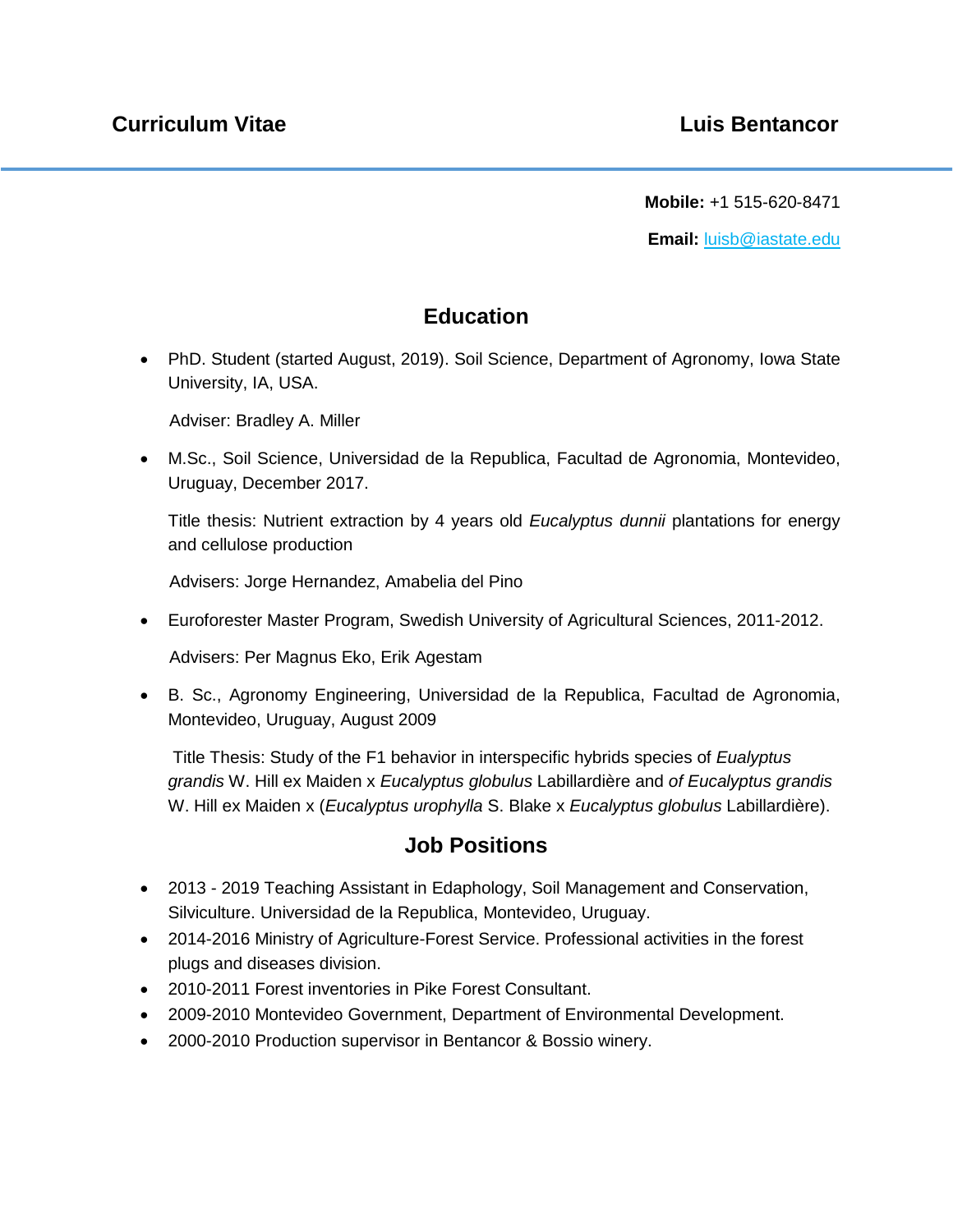### **Published Journal Papers**

- Evaluation of the biomass production, energy yield and nutrient removal of Eucalyptus dunnii Maiden grown in short rotation coppice under two initial planting densities and harvest systems. **Luis Bentancor**, Jorge Hernándeza, Amabelia del Pino, Álvaro Califra, Fernando Resquín,Pablo González-Barrios. Biomass and Bioenergy. 122(2019) 165-174.
- Evaluation of the nutrient content in biomass of Eucalyptus species from short rotation plantations in Uruguay. Fernando Resquin, RafaelM. Navarro-Cerrillo, LeonidasCarrasco-Letelier, CeciliaRachid Casnati, **Luis Bentancor**.

### **Journal Reviews**

• 2019 – Biomass and Bioenergy

### **Participation in Research Projects**

- 2017-2019 "Desafios Project". Physic-hydrological characterization of the dominant soils in order 3 basins, in order to incorporate these parameters into hydrological models. : Luis Silveira , Gimena Alonso , Mario Pérez Bidegain , Leticia Martínez Faira , **Luis Francisco Bentancor Bossio.**
- 2018 Geological cartography as a methodology for the characterization of management units in forestry systesm. Sebastian Marmol , Mario Pérez Bidegain , **Luis Francisco Bentancor Bossio**
- 2016 Evaluation of some physical and chemical soil properties at the end of second rotations on commercial *Eucalyptus sp*. Plantations. Maximiliano Marshall, Horacio Rojas , Mario Pérez Bidegain , **Luis Francisco Bentancor Bossio.**
- 2016-2017 Exploratory study of the development of hydrophobicity under forest systems. Mario Pérez Bidegain, **Luis Francisco Bentancor Bossio**.
- 2014-2015 Estimated map of the sediment production (erodibility) of the soil in Rio de la Plata Basin. Mario Pérez Bidegain, Fernando García Préchac , Mario Michelazzo , **Luis Francisco Bentancor Bossio**.